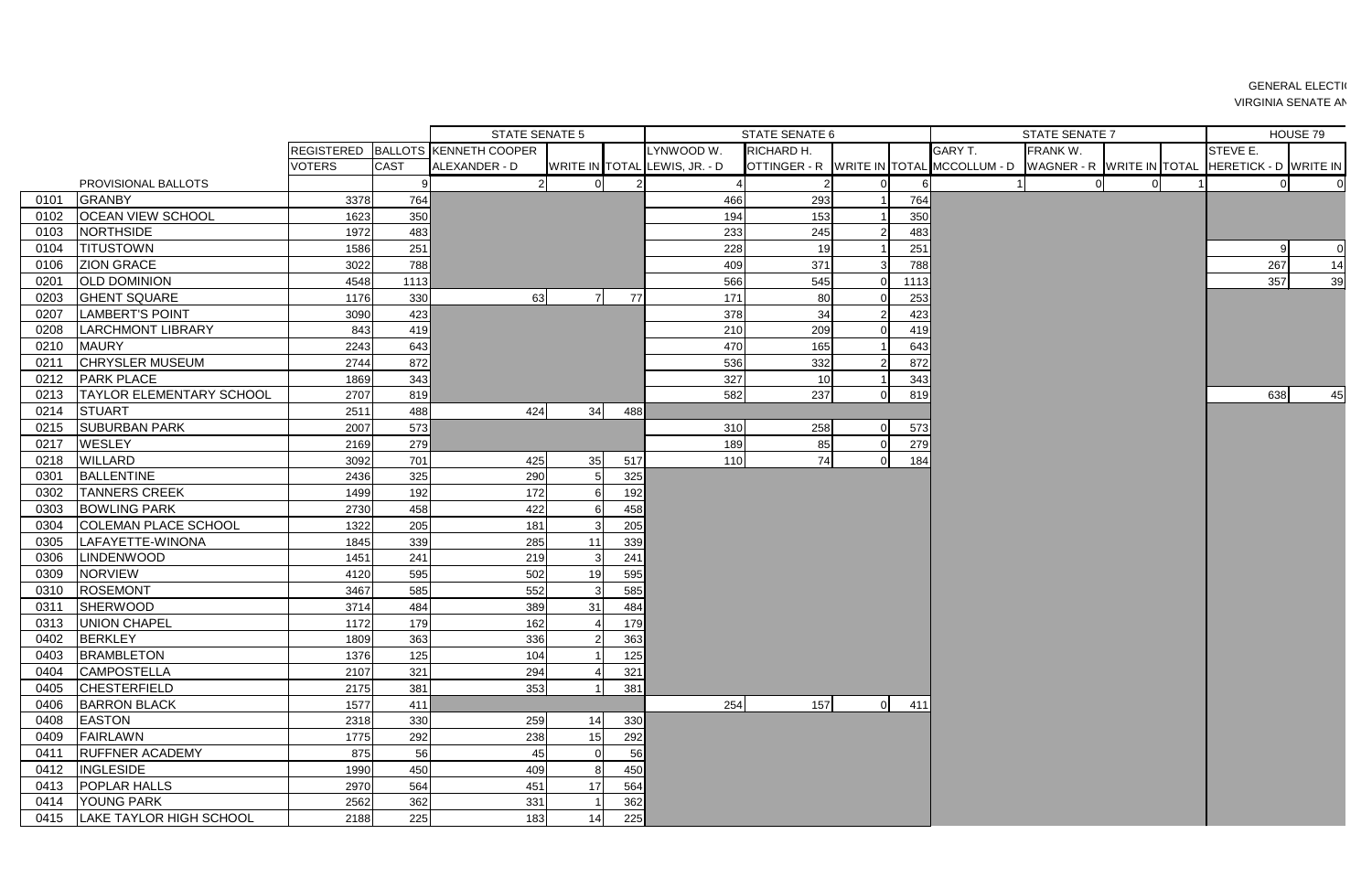|      |                          |               |             | <b>STATE SENATE 5</b>             |     |      | STATE SENATE 6                |            |    |       |                                                                                          | <b>STATE SENATE 7</b> | HOUSE 79 |          |     |
|------|--------------------------|---------------|-------------|-----------------------------------|-----|------|-------------------------------|------------|----|-------|------------------------------------------------------------------------------------------|-----------------------|----------|----------|-----|
|      |                          |               |             | REGISTERED BALLOTS KENNETH COOPER |     |      | LYNWOOD W.                    | RICHARD H. |    |       | <b>GARY T.</b>                                                                           | <b>FRANK W.</b>       |          | STEVE E. |     |
|      |                          | <b>VOTERS</b> | <b>CAST</b> | ALEXANDER - D                     |     |      | WRITE IN TOTAL LEWIS, JR. - D |            |    |       | OTTINGER - R WRITE IN TOTAL MCCOLLUM - D WAGNER - R WRITE IN TOTAL HERETICK - D WRITE IN |                       |          |          |     |
| 0501 | <b>BAYVIEW</b>           | 2735          | 622         |                                   |     |      | 328                           | 292        |    | 622   |                                                                                          |                       |          |          |     |
| 0503 | <b>LEAST OCEAN VIEW</b>  | 2810          | 667         |                                   |     |      | 340                           | 324        |    | 667   |                                                                                          |                       |          |          |     |
| 0504 | LARRYMORE                | 2078          | 614         |                                   |     |      | 361                           | 248        |    | 614   |                                                                                          |                       |          |          |     |
| 0505 | <b>LITTLE CREEK</b>      | 1592          | 390         |                                   |     |      |                               |            |    |       | 173                                                                                      | 215                   | 390      |          |     |
| 0506 | <b>OCEAN VIEW CENTER</b> | 3262          | 626         |                                   |     |      | 391                           | 233        |    | 626   |                                                                                          |                       |          |          |     |
| 0507 | <b>PRETLOW</b>           | 2473          | 554         |                                   |     |      | 316                           | 235        |    | 554   |                                                                                          |                       |          |          |     |
| 0509 | <b>TARRALLTON</b>        | 2485          | 661         |                                   |     |      | 90                            | 138        |    | 231   | 167                                                                                      | 251                   | 430      |          |     |
| 0510 | THIRD PRESBYTERIAN       | 2611          | 664         |                                   |     |      | 262                           | 399        |    | 664   |                                                                                          |                       |          |          |     |
| 0511 | <b>CROSSROADS</b>        | 2460          | 508         |                                   |     |      | 250                           | 256        |    | 508   |                                                                                          |                       |          |          |     |
| 0512 | AZALEA GARDENS           | 1334          | 419         |                                   |     |      |                               |            |    |       | 198                                                                                      | 218                   | 419      |          |     |
|      | <b>ABSENTEE PRECINCT</b> |               | 542         | 195                               |     | 201  | 201                           | 86         |    | 287   |                                                                                          | 30                    | 39       |          |     |
|      | <b>CITY TOTALS</b>       | 111898        | 23398       | 7286                              | 250 | 8357 | 8176                          | 5480       | 23 | 13747 | 548                                                                                      | 714                   | 1279     | 1301     | 103 |
|      |                          |               | 20.91%      | 87.18%                            |     |      | 59.47%                        | 39.86%     |    |       | 42.85%                                                                                   | 55.82%                |          | 73.09%   |     |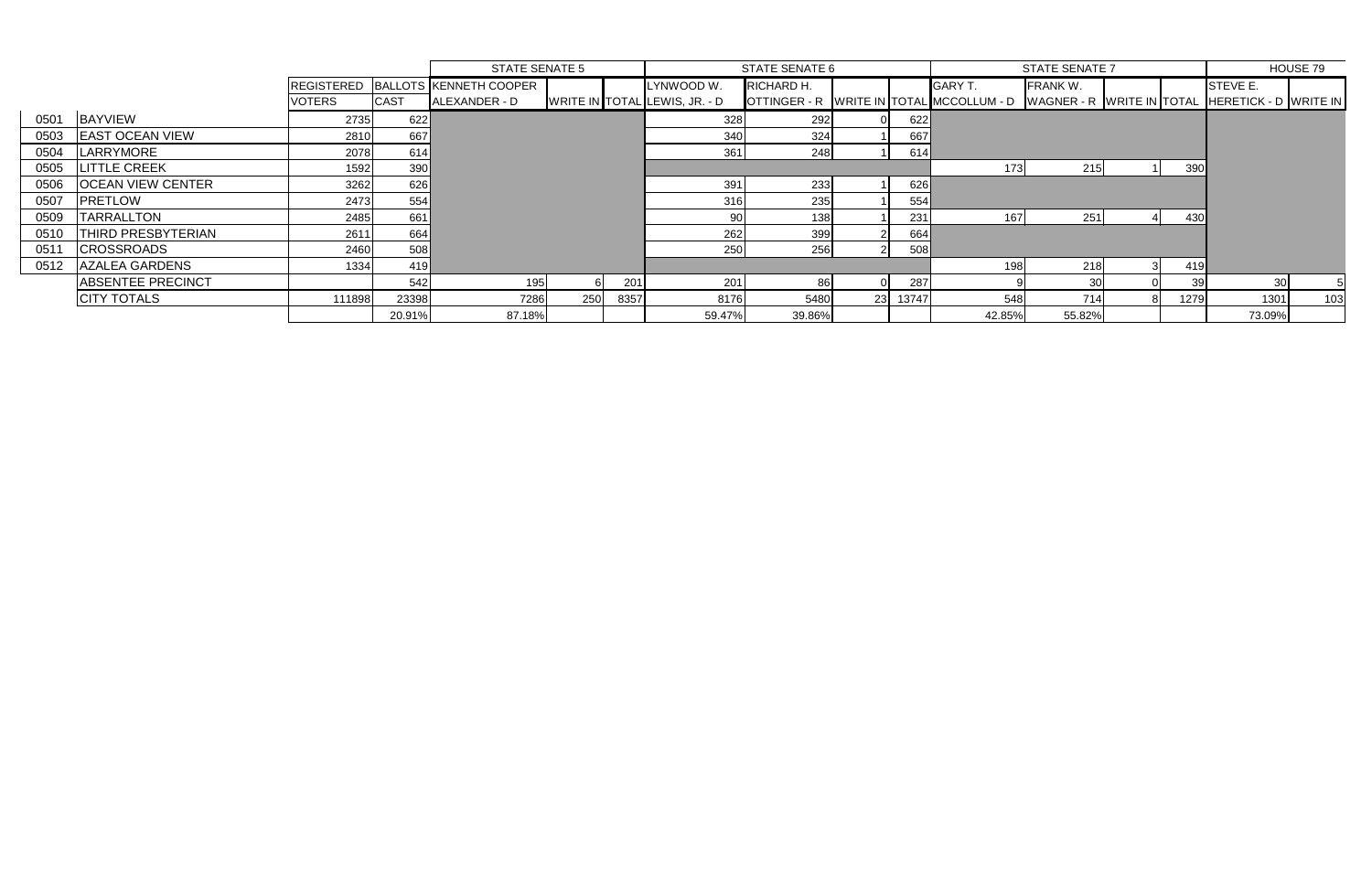## OFFICIAL RESULTS ON - NOVEMBER 3, 2015 **ID HOUSE OF DELEGATES**

|              |                                            |     |                        | HOUSE 80 |     |                                                     | HOUSE 83 |     | HOUSE 89            |                | HOUSE 90 |                            |    |            | HOUSE 100                  |                  |                          |
|--------------|--------------------------------------------|-----|------------------------|----------|-----|-----------------------------------------------------|----------|-----|---------------------|----------------|----------|----------------------------|----|------------|----------------------------|------------------|--------------------------|
|              |                                            |     | <b>MATTHEW</b>         |          |     | CHRIS P.                                            |          |     | <b>DAUN SESSOMS</b> |                |          | JOSEPH C. "JOE"            |    |            | WILLIE C.                  | <b>ROBERT S.</b> |                          |
|              |                                            |     | <b>TOTAL JAMES - D</b> |          |     | WRITE IN TOTAL STOLLE - R WRITE IN TOTAL HESTER - D |          |     |                     |                |          | WRITE IN TOTAL LINDSEY - D |    |            | WRITE IN TOTAL RANDALL - D |                  | BLOXOM, JR. - R WRITE IN |
|              | PROVISIONAL BALLOTS                        |     | ΩI                     | $\Omega$ |     |                                                     |          |     | 2                   |                |          | $\Omega$                   |    |            |                            |                  |                          |
| 0101         | <b>GRANBY</b>                              |     |                        |          |     |                                                     |          |     | 425                 | 30             | 584      |                            |    |            | 102                        |                  | 76                       |
| 0102         | <b>OCEAN VIEW SCHOOL</b>                   |     |                        |          |     |                                                     |          |     |                     |                |          |                            |    |            | 182                        |                  | 163                      |
| 0103         | NORTHSIDE                                  |     |                        |          |     |                                                     |          |     |                     |                |          |                            |    |            | 229                        |                  | 247                      |
| 0104         | <b>TITUSTOWN</b>                           | 12  |                        |          |     |                                                     |          |     | 222                 | $\overline{2}$ | 239      |                            |    |            |                            |                  |                          |
| 0106         | <b>ZION GRACE</b>                          | 379 |                        |          |     |                                                     |          |     | 278                 | 20             | 409      |                            |    |            |                            |                  |                          |
| 0201         | <b>OLD DOMINION</b>                        | 535 |                        |          |     |                                                     |          |     | 399                 | 30             | 578      |                            |    |            |                            |                  |                          |
| 0203         | <b>GHENT SQUARE</b>                        |     | 5 <sup>1</sup>         | 0        |     |                                                     |          |     | 249                 | 15             | 323      |                            |    |            |                            |                  |                          |
| 0207         | <b>LAMBERT'S POINT</b>                     |     |                        |          |     |                                                     |          |     | 389                 | 10             | 423      |                            |    |            |                            |                  |                          |
| 0208         | <b>LARCHMONT LIBRARY</b>                   |     |                        |          |     |                                                     |          |     | 296                 | 21             | 419      |                            |    |            |                            |                  |                          |
| 0210         | <b>MAURY</b>                               |     |                        |          |     |                                                     |          |     | 498                 | 37             | 643      |                            |    |            |                            |                  |                          |
| 0211         | <b>CHRYSLER MUSEUM</b>                     |     | 614                    | 41       | 872 |                                                     |          |     |                     |                |          |                            |    |            |                            |                  |                          |
| 0212         | <b>PARK PLACE</b>                          |     |                        |          |     |                                                     |          |     | 328                 | $\overline{1}$ | 343      |                            |    |            |                            |                  |                          |
| 0213         | <b>TAYLOR ELEMENTARY SCHOOL</b>            | 819 |                        |          |     |                                                     |          |     |                     |                |          |                            |    |            |                            |                  |                          |
| 0214         | STUART                                     |     |                        |          |     |                                                     |          |     | 415                 | 31             | 488      |                            |    |            |                            |                  |                          |
| 0215         | <b>SUBURBAN PARK</b>                       |     |                        |          |     |                                                     |          |     |                     |                |          |                            |    |            | 280                        |                  | 275                      |
| 0217         | <b>WESLEY</b>                              |     |                        |          |     |                                                     |          |     |                     |                |          |                            |    |            | 185                        |                  | 90<br>$\Omega$           |
| 0218         | <b>WILLARD</b>                             |     |                        |          |     |                                                     |          |     | 531                 | 44             | 701      |                            |    |            |                            |                  |                          |
| 0301         | <b>BALLENTINE</b>                          |     |                        |          |     |                                                     |          |     | 293                 | 3              | 325      |                            |    |            |                            |                  |                          |
| 0302         | <b>TANNERS CREEK</b>                       |     |                        |          |     |                                                     |          |     |                     |                |          | 161                        |    | 192        |                            |                  |                          |
| 0303         | <b>BOWLING PARK</b>                        |     |                        |          |     |                                                     |          |     |                     |                |          | 385                        |    | 458        |                            |                  |                          |
| 0304         | <b>COLEMAN PLACE SCHOOL</b>                |     |                        |          |     |                                                     |          |     |                     |                |          | 179                        |    | 205        |                            |                  |                          |
| 0305         | LAFAYETTE-WINONA                           |     |                        |          |     |                                                     |          |     | 299                 |                | 339      |                            |    |            |                            |                  |                          |
| 0306         | <b>LINDENWOOD</b>                          |     |                        |          |     |                                                     |          |     | 216                 |                | 241      |                            |    |            |                            |                  |                          |
| 0309         | <b>NORVIEW</b>                             |     |                        |          |     |                                                     |          |     | 526                 | 19             | 595      |                            |    |            |                            |                  |                          |
| 0310         | <b>ROSEMONT</b>                            |     |                        |          |     |                                                     |          |     | 550                 | 2              | 585      |                            |    |            |                            |                  |                          |
| 031'         | <b>SHERWOOD</b>                            |     |                        |          |     |                                                     |          |     |                     |                |          | 382                        | 31 | 484        |                            |                  |                          |
| 0313         | <b>UNION CHAPEL</b>                        |     |                        |          |     |                                                     |          |     | 158                 | 2 <sup>1</sup> | 179I     |                            |    |            |                            |                  |                          |
| 0402         | BERKLEY                                    |     |                        |          |     |                                                     |          |     | 320                 |                | 363      |                            |    |            |                            |                  |                          |
| 0403         | <b>BRAMBLETON</b>                          |     |                        |          |     |                                                     |          |     | 110                 |                | 118      |                            |    |            |                            |                  |                          |
| 0404         | <b>CAMPOSTELLA</b>                         |     |                        |          |     |                                                     |          |     |                     |                |          | 274                        |    | 321        |                            |                  |                          |
| 0405         | <b>CHESTERFIELD</b>                        |     |                        |          |     |                                                     |          |     |                     |                |          | 337                        |    | 381        |                            |                  |                          |
| 0406         | <b>BARRON BLACK</b>                        |     |                        |          |     | 230                                                 | 16       | 411 |                     |                |          |                            |    |            |                            |                  |                          |
| 0408         | <b>EASTON</b>                              |     |                        |          |     |                                                     |          |     |                     |                |          | 277                        | 16 | 330        |                            |                  |                          |
| 0409         | <b>FAIRLAWN</b>                            |     |                        |          |     |                                                     |          |     |                     |                |          | 236                        | 14 | 292        |                            |                  |                          |
| 0411         | <b>RUFFNER ACADEMY</b><br><b>INGLESIDE</b> |     |                        |          |     |                                                     |          |     | 49                  | $\Omega$       | 56       | 415                        |    | 8          |                            |                  |                          |
| 0412<br>0413 | <b>POPLAR HALLS</b>                        |     |                        |          |     |                                                     |          |     |                     |                |          | 480                        | 17 | 450<br>564 |                            |                  |                          |
| 0414         | <b>YOUNG PARK</b>                          |     |                        |          |     |                                                     |          |     | 343                 |                | 362      |                            |    |            |                            |                  |                          |
| 0415         | <b>LAKE TAYLOR HIGH SCHOOL</b>             |     |                        |          |     |                                                     |          |     |                     |                |          | 184                        | 13 | 225        |                            |                  |                          |
|              |                                            |     |                        |          |     |                                                     |          |     |                     |                |          |                            |    |            |                            |                  |                          |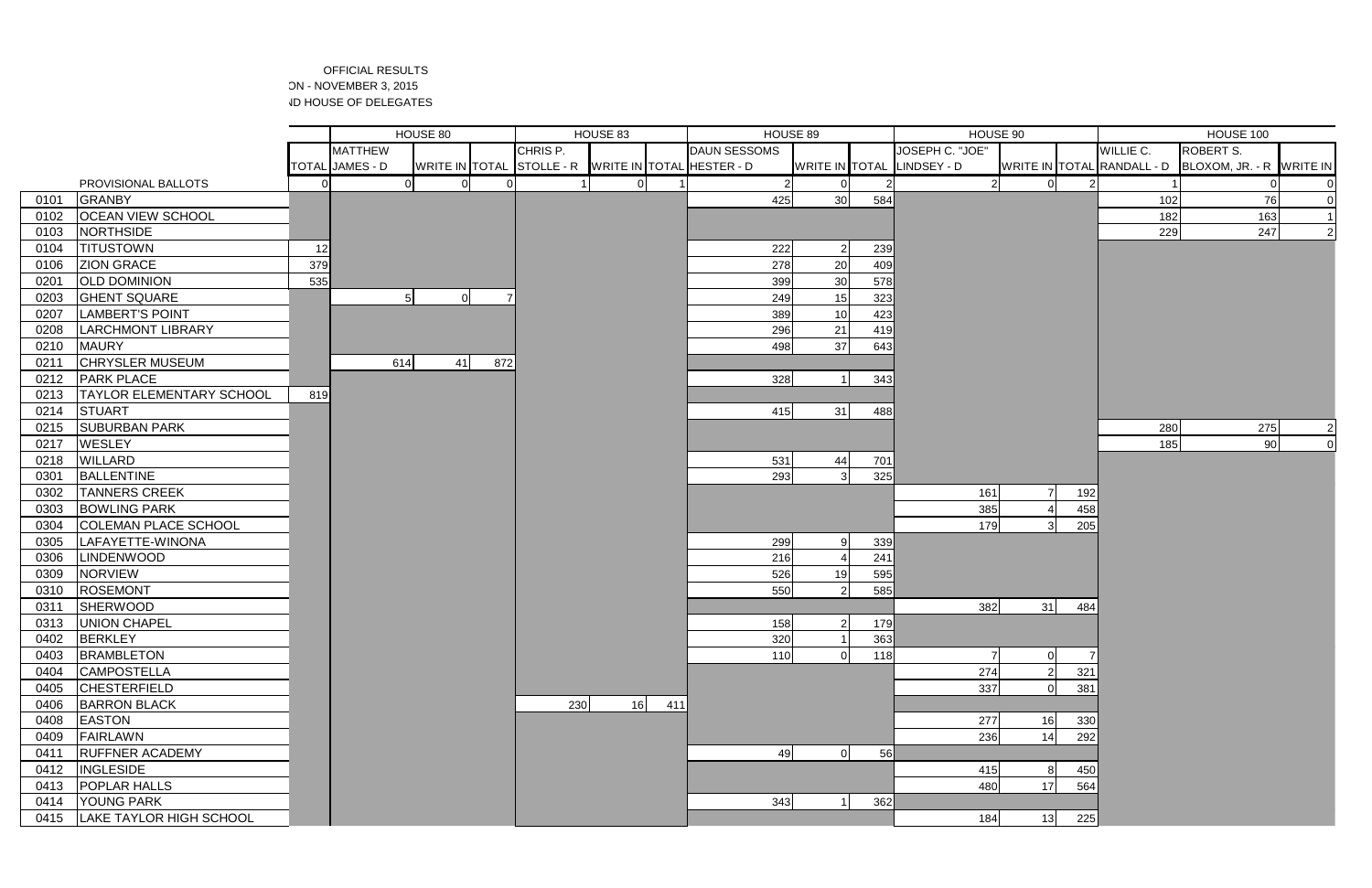|      |                           |      |                        | HOUSE 80 |     |                                                     | HOUSE 83        |      | HOUSE 90<br>HOUSE 89 |     |      |                            |     |      |           |                                                     |                | HOUSE 100 |  |
|------|---------------------------|------|------------------------|----------|-----|-----------------------------------------------------|-----------------|------|----------------------|-----|------|----------------------------|-----|------|-----------|-----------------------------------------------------|----------------|-----------|--|
|      |                           |      | <b>MATTHEW</b>         |          |     | CHRIS P.                                            |                 |      | <b>DAUN SESSOMS</b>  |     |      | JOSEPH C. "JOE"            |     |      | WILLIE C. | <b>ROBERT S.</b>                                    |                |           |  |
|      |                           |      | <b>TOTAL JAMES - D</b> |          |     | WRITE IN TOTAL STOLLE - R WRITE IN TOTAL HESTER - D |                 |      |                      |     |      | WRITE IN TOTAL LINDSEY - D |     |      |           | WRITE IN TOTAL RANDALL - D BLOXOM, JR. - R WRITE IN |                |           |  |
| 0501 | <b>BAYVIEW</b>            |      |                        |          |     | -413                                                | 47              | 622  |                      |     |      |                            |     |      |           |                                                     |                |           |  |
| 0503 | <b>EAST OCEAN VIEW</b>    |      |                        |          |     | 474                                                 | 31 I            | 667  |                      |     |      |                            |     |      |           |                                                     |                |           |  |
| 0504 | LARRYMORE                 |      |                        |          |     | 388                                                 | 21 <sup>1</sup> | 614  |                      |     |      |                            |     |      |           |                                                     |                |           |  |
| 0505 | <b>LITTLE CREEK</b>       |      |                        |          |     | 302                                                 |                 | 390  |                      |     |      |                            |     |      |           |                                                     |                |           |  |
| 0506 | <b>OCEAN VIEW CENTER</b>  |      |                        |          |     |                                                     |                 |      |                      |     |      |                            |     |      | 384       | 232                                                 | $\overline{2}$ |           |  |
| 0507 | <b>PRETLOW</b>            |      |                        |          |     |                                                     |                 |      |                      |     |      |                            |     |      | 297       | 249                                                 |                |           |  |
| 0509 | <b>TARRALLTON</b>         |      |                        |          |     | 507                                                 |                 | 661  |                      |     |      |                            |     |      |           |                                                     |                |           |  |
| 0510 | <b>THIRD PRESBYTERIAN</b> |      |                        |          |     | 528                                                 | 24              | 664  |                      |     |      |                            |     |      |           |                                                     |                |           |  |
| 0511 | <b>CROSSROADS</b>         |      |                        |          |     |                                                     |                 |      |                      |     |      |                            |     |      | 239       | 263                                                 |                |           |  |
|      | 0512 AZALEA GARDENS       |      |                        |          |     | 295                                                 |                 | 419  |                      |     |      |                            |     |      |           |                                                     |                |           |  |
|      | <b>ABSENTEE PRECINCT</b>  | 35   |                        |          | 28  | -66                                                 |                 | 66   | 182                  |     | 190  | 861                        |     | -90  |           | 55                                                  |                |           |  |
|      | <b>CITY TOTALS</b>        | 1780 | 644                    | 44 I     | 907 | 3204                                                | 192             | 4515 | 7078                 | 290 | 8505 | 3405                       | 119 | 4001 | 1954      | 1616                                                | 12             |           |  |
|      |                           |      | 71.00%                 |          |     | 70.96%                                              |                 |      | 83.22%               |     |      | 85.10%                     |     |      | 53.83%    | 44.52%                                              |                |           |  |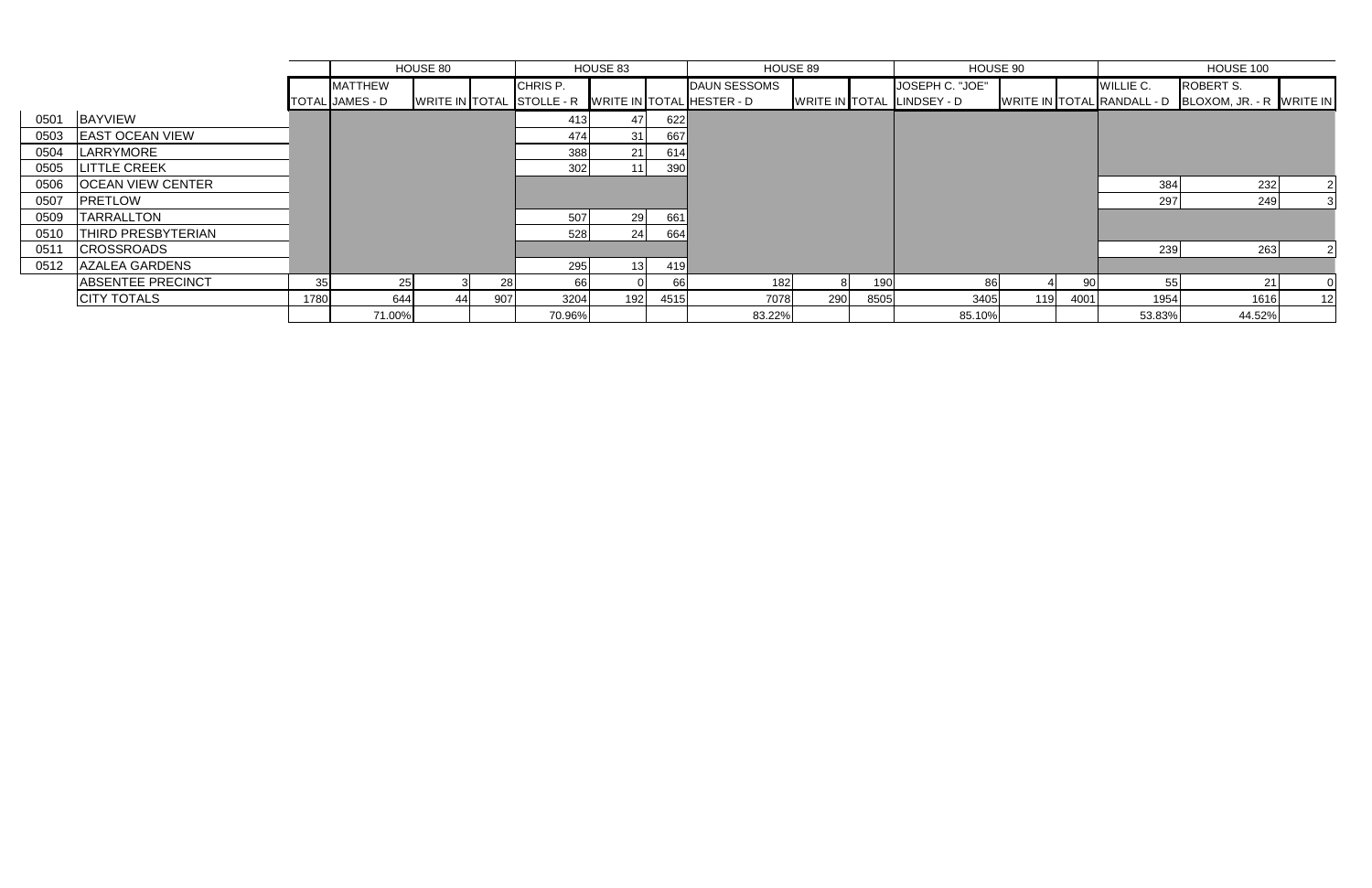|      |                                 | <b>TOTAL</b> |
|------|---------------------------------|--------------|
|      | PROVISIONAL BALLOTS             | 1            |
| 0101 | <b>GRANBY</b>                   | 180          |
| 0102 | <b>OCEAN VIEW SCHOOL</b>        | 350          |
| 0103 | <b>NORTHSIDE</b>                | 483          |
| 0104 | <b>TITUSTOWN</b>                |              |
| 0106 | <b>ZION GRACE</b>               |              |
| 0201 | <b>OLD DOMINION</b>             |              |
| 0203 | <b>GHENT SQUARE</b>             |              |
| 0207 | <b>LAMBERT'S POINT</b>          |              |
| 0208 | <b>LARCHMONT LIBRARY</b>        |              |
| 0210 | <b>MAURY</b>                    |              |
| 0211 | <b>CHRYSLER MUSEUM</b>          |              |
| 0212 | <b>PARK PLACE</b>               |              |
| 0213 | <b>TAYLOR ELEMENTARY SCHOOL</b> |              |
| 0214 | <b>STUART</b>                   |              |
| 0215 | <b>SUBURBAN PARK</b>            | 573          |
| 0217 | <b>WESLEY</b>                   | 279          |
| 0218 | <b>WILLARD</b>                  |              |
| 0301 | <b>BALLENTINE</b>               |              |
| 0302 | <b>TANNERS CREEK</b>            |              |
| 0303 | <b>BOWLING PARK</b>             |              |
| 0304 | <b>COLEMAN PLACE SCHOOL</b>     |              |
| 0305 | LAFAYETTE-WINONA                |              |
| 0306 | <b>LINDENWOOD</b>               |              |
| 0309 | <b>NORVIEW</b>                  |              |
| 0310 | <b>ROSEMONT</b>                 |              |
| 0311 | <b>SHERWOOD</b>                 |              |
| 0313 | <b>UNION CHAPEL</b>             |              |
| 0402 | <b>BERKLEY</b>                  |              |
| 0403 | <b>BRAMBLETON</b>               |              |
| 0404 | <b>CAMPOSTELLA</b>              |              |
| 0405 | <b>CHESTERFIELD</b>             |              |
| 0406 | <b>BARRON BLACK</b>             |              |
| 0408 | <b>EASTON</b>                   |              |
| 0409 | <b>FAIRLAWN</b>                 |              |
| 0411 | <b>RUFFNER ACADEMY</b>          |              |
| 0412 | <b>INGLESIDE</b>                |              |
| 0413 | POPLAR HALLS                    |              |
| 0414 | <b>YOUNG PARK</b>               |              |
| 0415 | <b>LAKE TAYLOR HIGH SCHOOL</b>  |              |